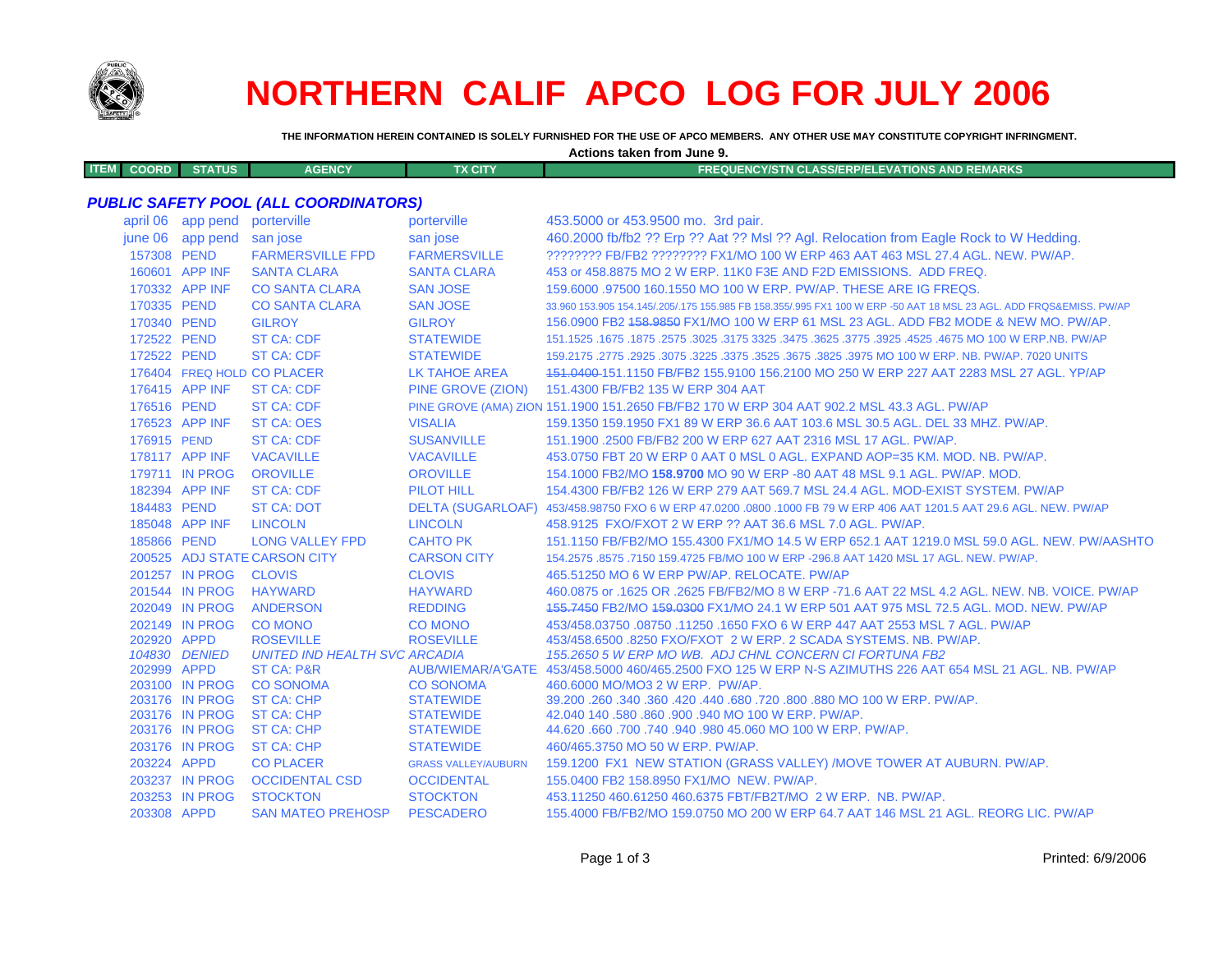#### **THE INFORMATION HEREIN CONTAINED IS SOLELY FURNISHED FOR THE USE OF APCO MEMBERS. ANY OTHER USE MAY CONSTITUTE COPYRIGHT INFRINGMENT.**

**Actions taken from June 9.**

| <b>ITEM</b><br><b>COORD</b> | <b>STATUS</b>                   | <b>AGENCY</b>                                   | <b>TX CITY</b>          | <b>FREQUENCY/STN CLASS/ERP/ELEVATIONS AND REMARKS</b>                                                                                                             |
|-----------------------------|---------------------------------|-------------------------------------------------|-------------------------|-------------------------------------------------------------------------------------------------------------------------------------------------------------------|
| 203317 APPD                 |                                 | <b>HANFORD</b>                                  | <b>HANFORD</b>          | 460,2000,3750 FB/FB2/FX1/MO 250 W ERP EXSISTS, ADD NB, PW/AP,                                                                                                     |
| 203321 APPD                 |                                 | <b>CO INYO</b>                                  | <b>BAKER</b>            | 154.7250 FB2 250 W ERP 200.8 AAT 640 MSL 42.7 AGL. ADDS TO EXSIST. PW/AP MAX ERP 152 W.                                                                           |
| 203331 APPD                 |                                 | <b>CO FRESNO</b>                                | <b>CO FRESNO</b>        | 158,8350 MO 100 W ERP ONLY ADDS NB, PW/AP                                                                                                                         |
| 203334 APPD                 |                                 | <b>CO FRESNO</b>                                | <b>CO FRESNO</b>        | MED 1-10 MO 30 W ERP. INCR MO#. ADD NB. PW/AP                                                                                                                     |
| 203335 APPD                 |                                 | <b>CO FRESNO</b>                                | <b>CO FRESNO</b>        | 159.0750 MO ONLY ADDS NB. PW/AP.                                                                                                                                  |
| 203343 APPD                 |                                 | <b>CO FRESNO</b>                                | <b>CO FRESNO</b>        | 154,9500 FB/FB2 18.1 AAT 5 W ERP 90.5 MSL 25.6 AGL, DEL 1 SITE ADD 2. ADD NB, PW/AP.                                                                              |
| 203349 APPD                 |                                 | <b>CO FRESNO</b>                                | <b>CO FRESNO</b>        | 154,8750 155,5350 156,0300 158,7900 158,8800 158,9550 158,9700 159,1500 458,4500 MO ONLY ADD NB                                                                   |
| 500388 APPD                 |                                 | <b>REEDLY</b>                                   | <b>REEDLY</b>           | 453/458.91250 MO 2 W ERP F3&F2, NEW, PW/IMSA,                                                                                                                     |
| ???                         | <b>APPD</b>                     | <b>NEW WEST FOODS</b>                           | <b>PLACERVILLE</b>      | 30.840, 31.240, 33.160, 33.400, 35.020, 151.835 .895, 154.490 .515 .540 MO 1-3 W ERP. NB. IG/PCIA.                                                                |
| 605499 APPD                 |                                 | PG&E                                            | <b>VACAVILLE</b>        | DEL 156,6050 ADD 153,7250 FB/MO 368 W ERP 562 AAT 810 MSL 35.7 AGL. IMPACTS OES LG. IG/UTC.                                                                       |
| 203428 APPD                 |                                 | <b>ST CA: DOT</b>                               | <b>REDDING AREA</b>     | 453.1250 .4750 458.1250 4750 FXO 40 W ERP 414 AAT 1201 MSL 29.6 AGL. NB. MODS. PW/AP.                                                                             |
|                             | 203438 FREQ HOLD                | <b>SARATOGA</b>                                 | <b>SARATOGA</b>         | 158.84250 FB/FB2/MO 153.86750 MO 60 W ERP -119 AAT 116.1 MSL 24 AGL, NB, NEW, PW/AP,                                                                              |
| 0136 06 APPD                |                                 | TACO BELL #529                                  | <b>CONCORD</b>          | 151.5200 154.4900 .5150 31.800 33.160 35.880 MO 1-2 W ERP, WB, IG/AAR                                                                                             |
|                             | 44063 APPD                      | <b>RIO DELL</b>                                 | <b>RIO DELL/FORTUNA</b> | 453/458.2500 FXO 20 W ERP -50 AAT 104.1 MSL 6.1 AGL. WB. PW/FCCA.                                                                                                 |
|                             | 44608 APPD                      | <b>REDWAY</b>                                   | <b>REDWAY (HUM CO)</b>  | 453/458.8000 FXO/MO -217 AAT 163 MSL 6.1 AGL. WB. PW/FCCA.                                                                                                        |
| 024732 APPD                 |                                 | HOOPA VALLEY RES FM HOOPA (HUM CO)              |                         | 155.3850 FB2 150.805 154.1900 .355 .385 MO 35 W ERP 396.9 AAT 1036 MSL 12 AGL. PW/IMSA, RESTORE                                                                   |
|                             | 500441 DENIED                   | <b>CO SACRAMENTO</b>                            | RANCHO CORDOVA          | 453/458, 8125 MO 2 W ERP, F2D, NEW, PW/AASHTO,                                                                                                                    |
|                             | 203535 IN PROG                  | <b>CO SISKIYOU</b>                              |                         | CO SISKIYOU (3 LOCS) 154.2500 FB2 14.9 W ERP 614 AAT 1964 MSL 6 AGL. ADD TO EXIST SYS. PW/AP.                                                                     |
|                             |                                 | 203429 HOLDING CO FRESNO                        | <b>FRESNO</b>           | 155,5650 FB2/MO 158,9250 MO 5 W ERP 16.1 AAT 90.5 MSL 3 AGL. ADDS TO SYS, PW/AP.                                                                                  |
| 203562 APPD                 |                                 | ST CA: ?                                        | <b>STATEWIDE</b>        | 460.0125 MO/MO3 1-2 WATTS NB, PW/AP,                                                                                                                              |
|                             |                                 | 203461 ADJ AREA BAKERSFIELD                     | <b>BAKERSFIELD</b>      | 153,8750,9950 154,115,0250 FB/FB2 160 W ERP 74,1 AAT 282 MSL 28 AGL, PW/AP                                                                                        |
|                             |                                 | 203465 ADJ AREA BAKERSFIELD                     | <b>BAKERSFIELD</b>      | 151.0700 FB 160 W ERP -9.9 AAT 123.4 MSL 16 AGL, PW/AP                                                                                                            |
|                             |                                 | 203468 ADJ AREA BAKERSFIELD                     | <b>BAKERSFIELD</b>      | 155.4300 FB 130 W ERP -16.9 AAT 123.4 MSL 16 AGL, PW/AP.                                                                                                          |
|                             | 44068 APPD                      | <b>REDWAY</b>                                   | <b>REDWAY (HUM CO)</b>  | 453/458.8000 FXO/MO -217 AAT 163 MSL 6.1 AGL, WB, PW/FCCA,                                                                                                        |
| 203605 APPD                 |                                 | <b>HERCULES</b>                                 | <b>HERCULES</b>         | 453.16250 MO 4 W ERP, NB, PW/AP.                                                                                                                                  |
|                             | 203675 IN PROG                  | <b>SAN RAMON VLY FPD</b>                        | W CREEK (DIABLO)        | 460.5750 FB/FB2 8.5 W ERP 958 AAT 1170 MSL 10 AGL, PW/AP.                                                                                                         |
| 430015 APPD                 |                                 | <b>SIERRA ROAD IMP ASSN SAN JOSE</b>            |                         | 173.36250 FXOC 8 W ERP -94 AAT 258 MSL 6 AGL. TELEMETRY. RESTORAL. IG/PCIA.                                                                                       |
|                             | 500466 DENIED                   | <b>CO FRESNO</b>                                | <b>KERMAN</b>           | 159.11250 FB2/MO 155.0850 FX1/MO 20 W ERP 14 AAT 59 MSL 15.2 AGL, NEW, PW/AASHTO,                                                                                 |
|                             | 203743 OFFICE<br>203760 IN PROG | HUMBOLDT ST UNIV PD ARCATA<br><b>ST CA: CHP</b> | <b>SAN FRANCISCO</b>    | 155.1150 FB/FB2/MO 156.2400 MO 100 W ERP ??AAT 28 MSL 22 AGL. ADD NEW SITE, PW/AP,<br>453.2750 FB/FB2/FX1/MO 19 W ERP 25.6 AAT 19.2 MSL 36.6 AGL, NEW, WB, PW/AP, |
| 203738 APPD                 |                                 | <b>CO SANTA CLARA</b>                           | <b>MT CHUAL</b>         | 155,7000 FB/FB2 11.2 W ERP 726 AAT 1076 MSL 11.6 AGL, ADD TO EXIST SYS, PW/AP, WB&NB,                                                                             |
|                             |                                 |                                                 |                         |                                                                                                                                                                   |
| <b>470-512 MHz POOL</b>     |                                 |                                                 |                         |                                                                                                                                                                   |
|                             | 202214 IN PROG CO MARIN         |                                                 | <b>BODEGA</b>           | 483.9500 .3750 484.8750 490.8000 488.9750 489.3250 .7000 490.1000 .7250                                                                                           |

|             |                | <b>ZUZZT4 IN PRUG LU MARIN</b> | <b>BUDEGA</b>     | . 750 /. 750 /100 /100 /. 750 /250 /30 /30 /488 /750 /480 /30 /484 /50 /450 /50 /485.9 /30 /484.8 /               |
|-------------|----------------|--------------------------------|-------------------|-------------------------------------------------------------------------------------------------------------------|
|             |                | <b>CONTINUES</b>               |                   | FB/FB2 200 W ERP 39 AAT 218 MSL 30 AGL, ADD TO EXIST, YP/AP.                                                      |
|             | 202278 IN PROG | <b>CO MARIN</b>                |                   | CO MARIN & SONOMA 483,6525, 1750 485,6250 484,2000 489,8500 FB2/MO 200 W ERP 566 AAT 745 MSL 60.7 AGL, NEW, PW/AP |
| 112926 APPD |                | <i>MOBILE RELAY ASSOC</i>      | <i>LIVERMORE</i>  | 489.71250 FB6/FX1T/MO6 250 W ERP 126 AAT 335 MSL 39.6 AGL. NEW. IG/PCIA                                           |
| 142006 APPD |                | <i>MOBILE RELAY ASSOC</i>      | FAIRFAX           | 489.83750 FB6/FX1T/MO6 1000 W ERP 612 AAT 762 MSL 21 AGL. NEW. IG/PCIA                                            |
|             | 201279 IN PROG | CO CONTRA COSTA                | <b>ORINDA</b>     | 482.7250 489.2500 490.0500 FB8/MO 33 W ERP 487 AAT 583 MSL 43 AGL. PW/AP                                          |
|             | 201289 IN PROG | CO CONTRA COSTA                | <b>MARTINEZ</b>   | 482,5750 483,0000 483,4000 483,7750 FB8/MO8 137 W ERP 239 AAT 273 MSL 36.6 AGL, PW/AP, NEW,                       |
| 135007 APPD |                | <i>MOBILE RELAY ASSOC</i>      | LOS GATOS         | 490.53750 FB6/FX1T/MO6 250 W ERP 722 AAT 1035 MSL 42 AGL. IG/EWA.                                                 |
| 142905 APPD |                | <i>MOBILE RELAY ASSOC</i>      | <i>I IVERMORE</i> | 490.71250 FB6/FX1T/MO6 250 W ERP 126 AAT 335 MSL 39.6 AGL. IG/EWA.                                                |
|             | 172546 DENIED  | MOBILE RADIO ASSOC             | LIVERMORE         | 484.96250 FB6/FX1T/MO6 250 W ERP 126 AAT 335 MSL 38 AGL, NB, IG/EWA,                                              |